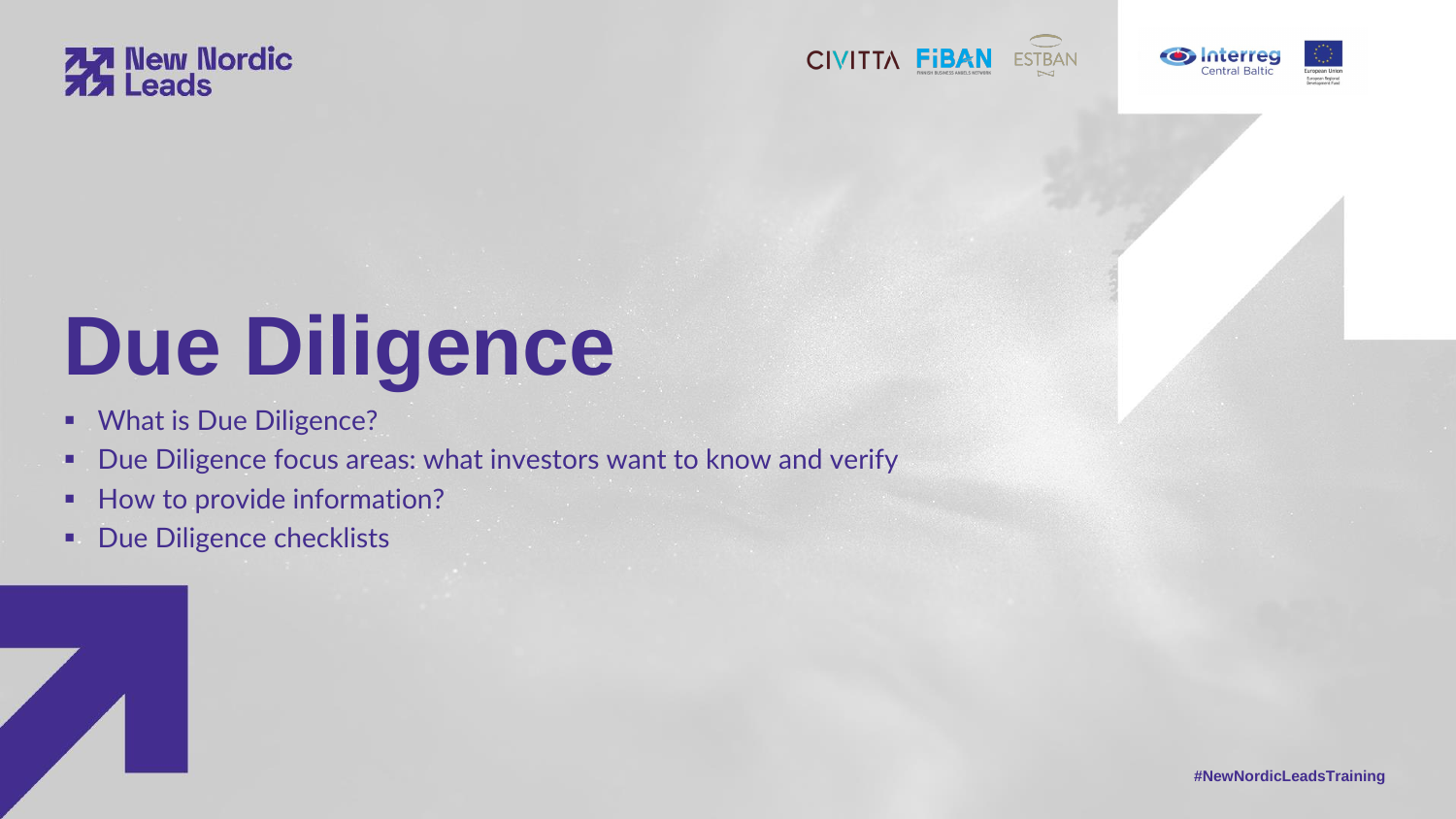- **Due Diligence (DD)** is a process undertaken before an investment **to understand the**  Ζ **investability of the company.**
- It is used to **verify** information, expectations and data about an investment.  $\overline{\phantom{a}}$
- In the process of **Due Diligence** different documents (e.g. business plan, intellectual 71 property) need to be provided. It is recommended to arrange the documents in a **virtual data room** (e.g. Google Drive) for more convenient managing. The data room structure (folders, documents) should match the structure of DD checklist.
- There is **no single process** for Due Diligence. The depth and the format of Due Diligence differs from investor to investor.
- For earlier stage investments the DD may cover only limited set of legal documents, deck 71 and budget combined with interviews.









## **77 New Nordic<br>77 Leads**

# **What is Due Diligence?**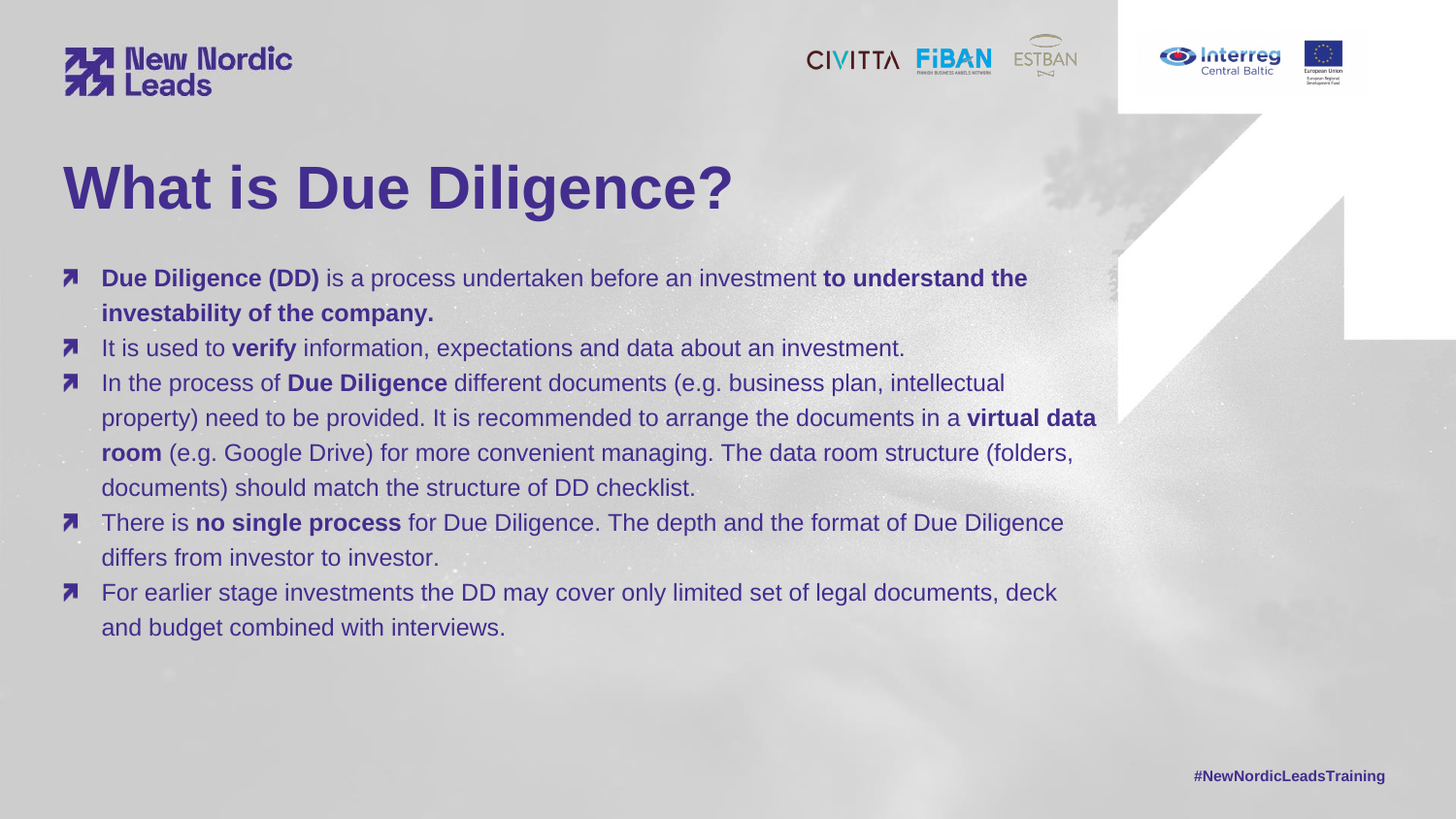**#NewNordicLeadsTraining**





# **Due Diligence in the investment process**

## **Raising investment**

- 
- Early stage companies by their nature have little 71 information to analyse and therefore Due Diligence might be centered around some key topics like
	- **Team**
	- **Market**
	- **Basic legal**
	- **IP (depending on the business)**









team, clients and earlier investors.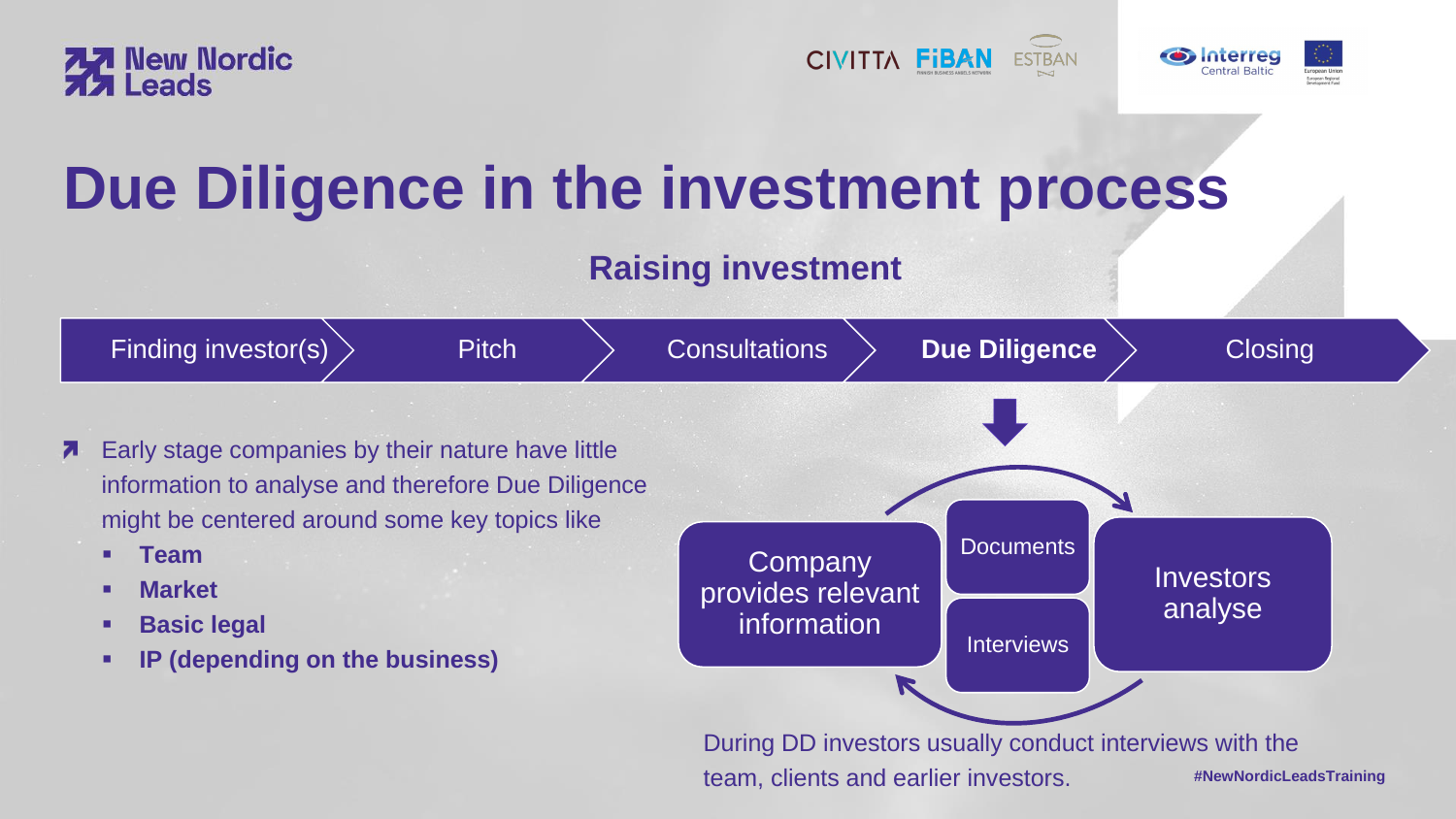**Key risks –** risk analysis



都

**#NewNordicLeadsTraining**







## **DD focus areas: what investors want to know and verify**



- **Market opportunity –** what is the perspective 雕
	- **Financials –** whether the founders have feet on the ground
- **Funding –** how the founders will achieve their goals S
- **Legal –** critical issues  $50^{\circ}$
- E

 $\begin{array}{|c|c|}\n\hline\n123 \\
\hline\n\end{array}$ 

- **Management team –** show cooperation and leadership
- **Technology –** prove that team knows what they are building
- $\mathbf{P}$ **Product/Solution –** prove that someone needs it
- $\circledcirc$ **Go-to-market strategy –** what is the vision



**Intellectual property –** is there **something** to protect and is it protected

- **Alignment –** do the investors and founders see the future the same way
- **Exit –** how the investors will get out
- **Focus areas can vary from investor to investor**



**Deal terms –** realistic returns for the investors



Source: Randu Riiberg presentation as of 27.04.2021





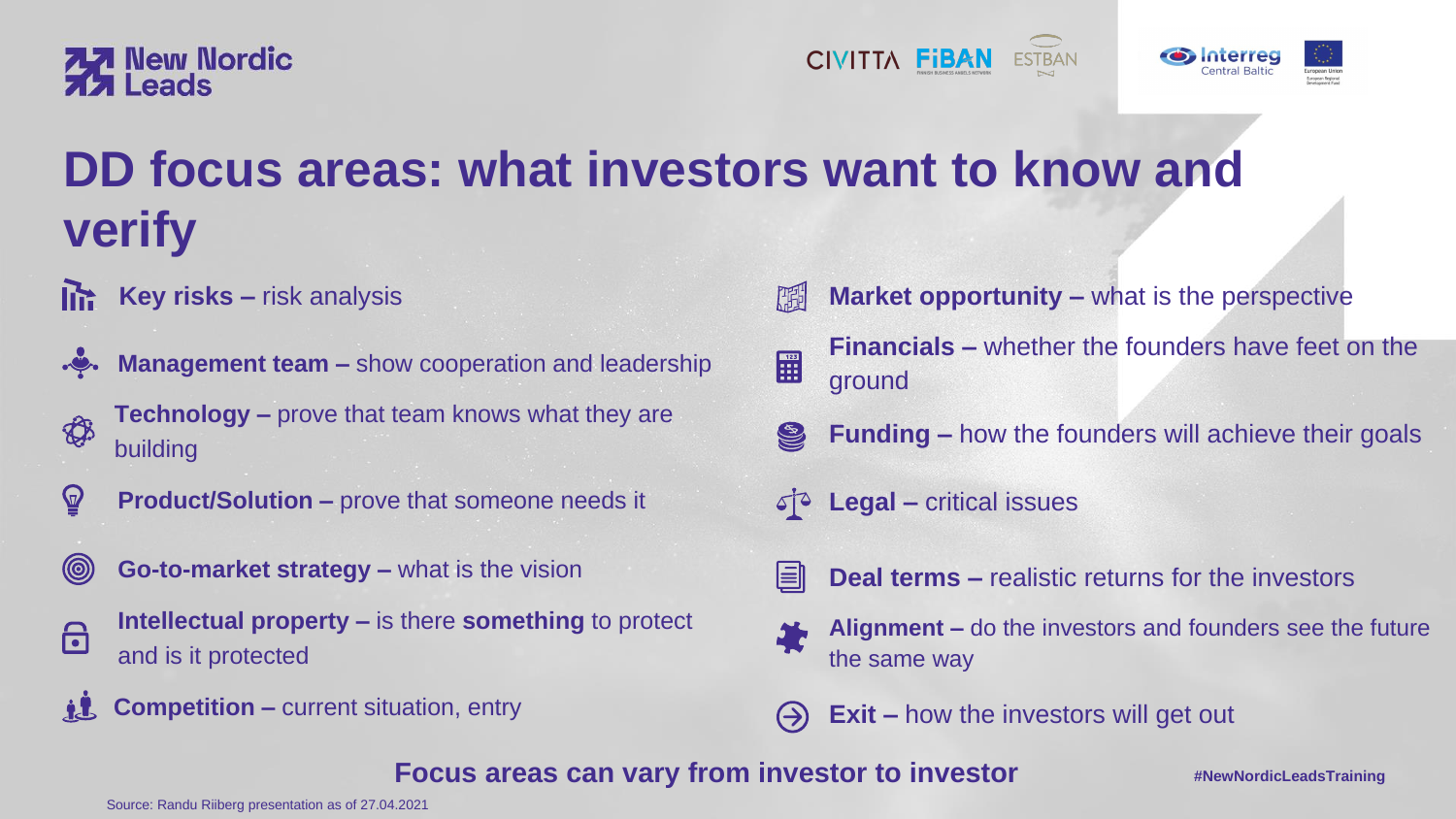### $\overline{\phantom{a}}$ **Legal DD**

- Detailed Legal Information about the company
- Intellectual Property
- Material Agreements

### **Team and Governance**

- Founder DD
- Information Regarding Employees and Employee Benefits
- Option Pool
- **Technical DD**
	- Product demonstration and description (demo video or a recording, written description)
	- Does the company have a patented technology? If yes add the list of patents.
- **Financial DD**
	- Provide financial statements and financial forecast, explaining key assumptions
	- The cap table of the company
	- Accounting documents (Balance Sheet, Income Statements, Cash flow Statements







**#NewNordicLeadsTraining**



## **77** New Nordic

## **Example DD checklist for early-stage companies**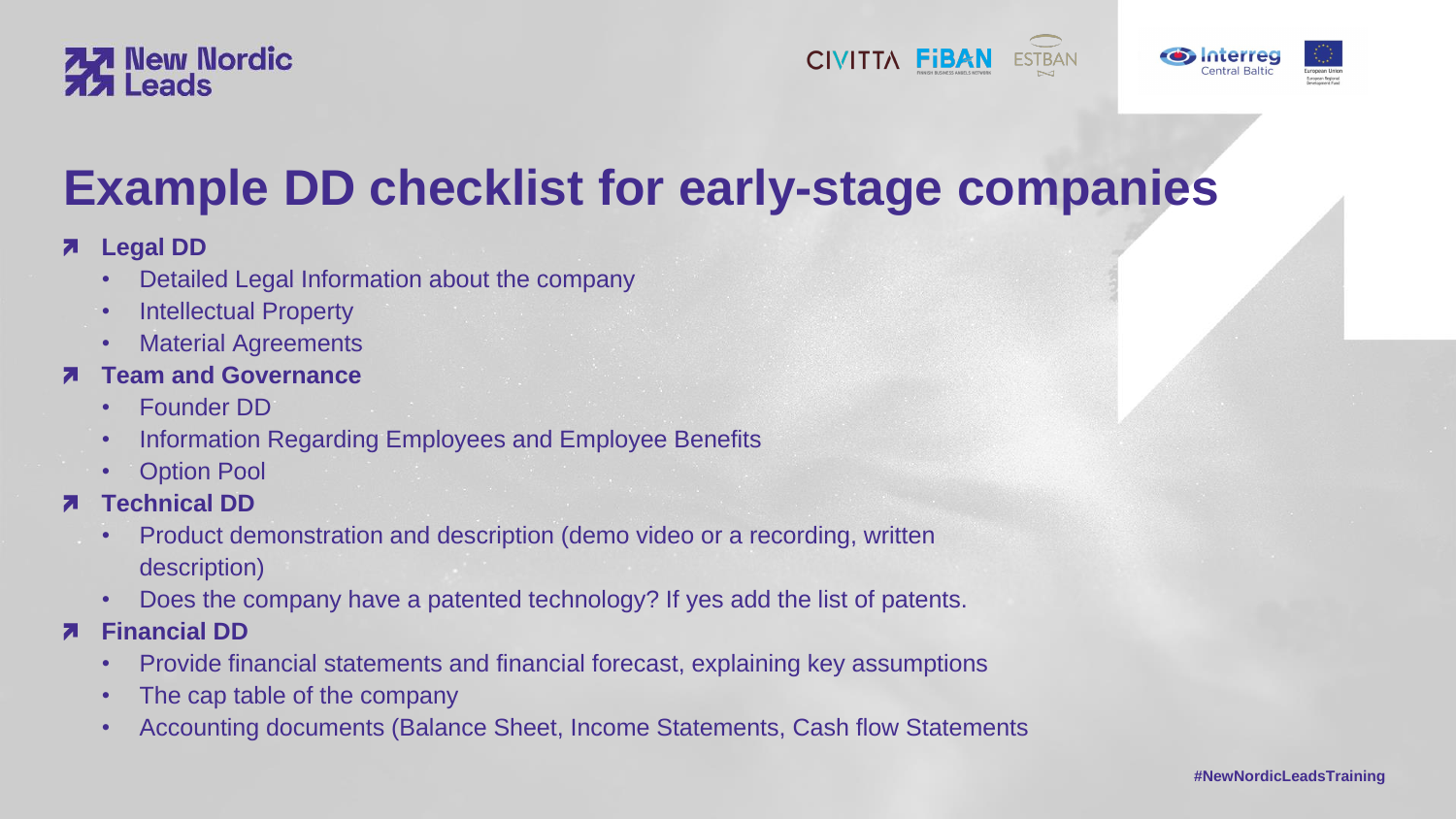### **Interviews**  $\bf{z}$

- Gdrive or DP folder
- Add Table of Contents
- Add FAQ

- Who of the customers might be ready to talk?
- Who are the relevant industry experts to talk to?
- Who are the (existing) investors to talk about the company?
- Show how you have learned from your mistakes.

**NB! NDA is almost always a barrier. If possible, do not use it!**









**#NewNordicLeadsTraining**



## **77 New Nordic<br>77 Leads**

# **How to provide information?**

### **Dataroom** 7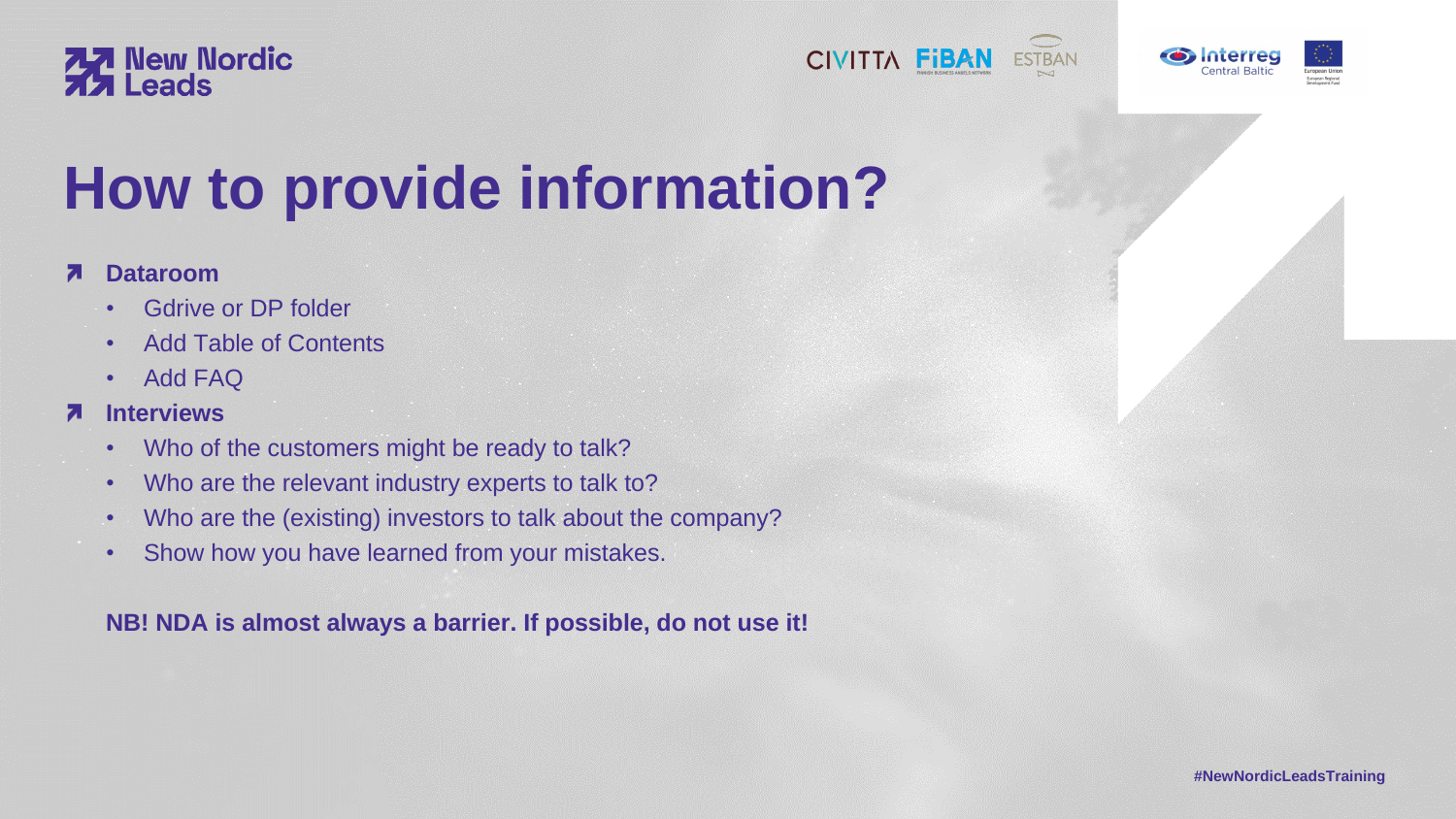



# **Due Diligence data room example**

| Dropbox / Due Diligence                                                                    |   |
|--------------------------------------------------------------------------------------------|---|
| $\hat{v}$ Upload $\sim$<br>$+$ Create $\sim$<br><u>බ</u> Follow<br>$\bullet\bullet\bullet$ |   |
| Name <sup>T</sup>                                                                          |   |
| 1. Corporate matters                                                                       | ☆ |
| 2. Share capital and shareholders                                                          | ☆ |
| 3. Financing                                                                               | ☆ |
| 4. Suppliers and customers                                                                 | ☆ |
| 5. Management, employees and advisors                                                      | ☆ |
| 6. Intellectual property, IT and data processing                                           | ☆ |
| 7. Other Agreements                                                                        | ☆ |
| 8. Legal and regulatory                                                                    | ☆ |
| 9. Other relevant information and documents                                                | ☆ |
| FAQ.docx<br>w≣                                                                             | ☆ |
| Table of Contents.xlsx<br>x目                                                               | ☆ |
|                                                                                            |   |







Exercise **proper housekeeping** and keep your documents organised.

The lead investor may send you their requested Due Diligence structure and list.

**The FAQ and Table of Contents** documents are not a must, but rather a "nice to have".

Using a **standard Due Diligence list**  and keeping your documents organised may speed up the investment process.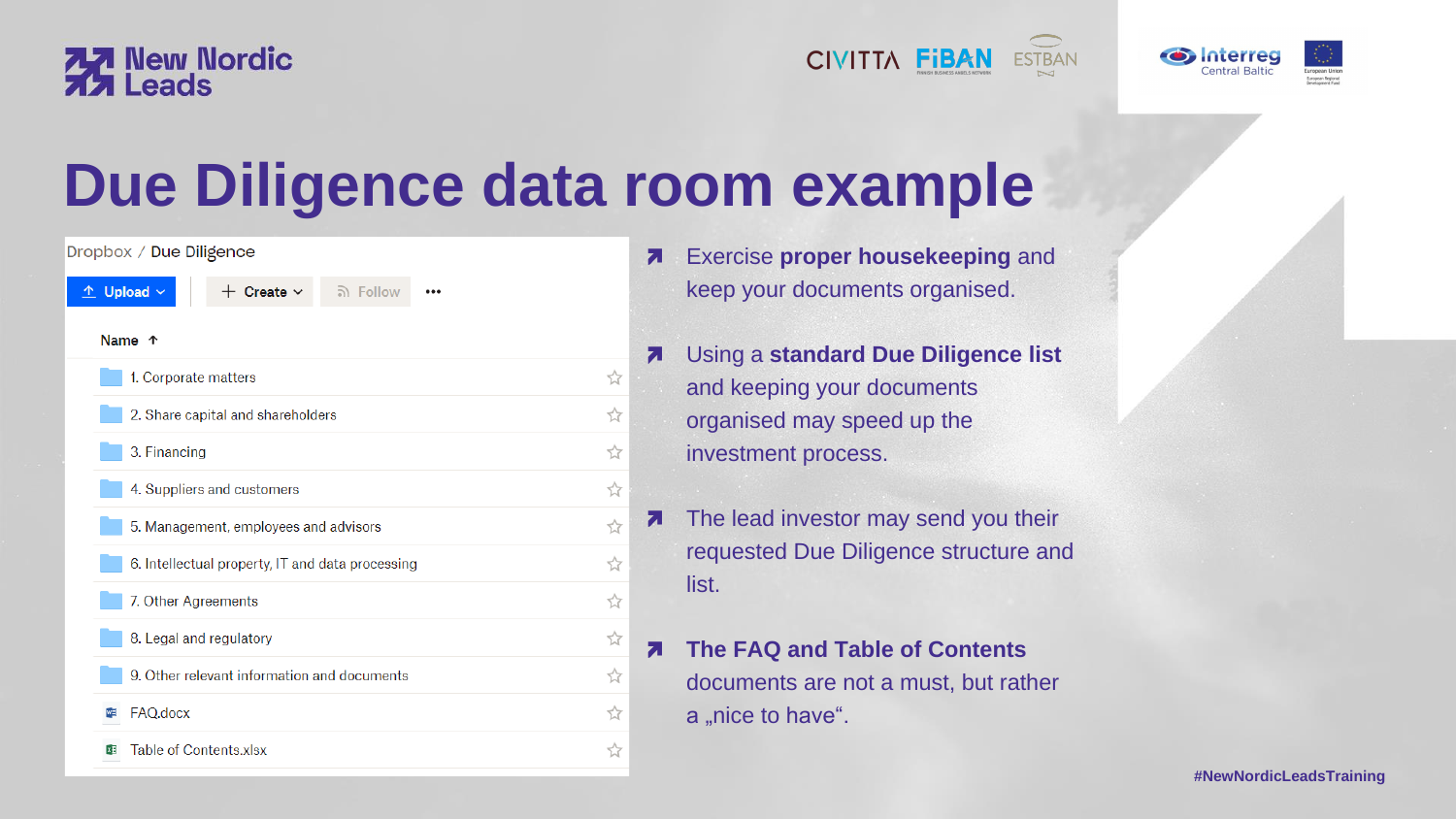### **[EBAN](https://www.eban.org/due-diligence-guidelines-and-template-document/)** 7

- Due Diligence template
- Due Diligence checklist

### **[VC-list](https://vc-list.com/startup-investment-due-diligence-checklist/) (USA)** 7

**• Due Diligence checklist** 









**#NewNordicLeadsTraining**





# **Due Diligence checklists**

### **[Startup Estonia](https://startupestonia.ee/resources)**  $\overline{\phantom{a}}$

**■ Due Diligence checklist**